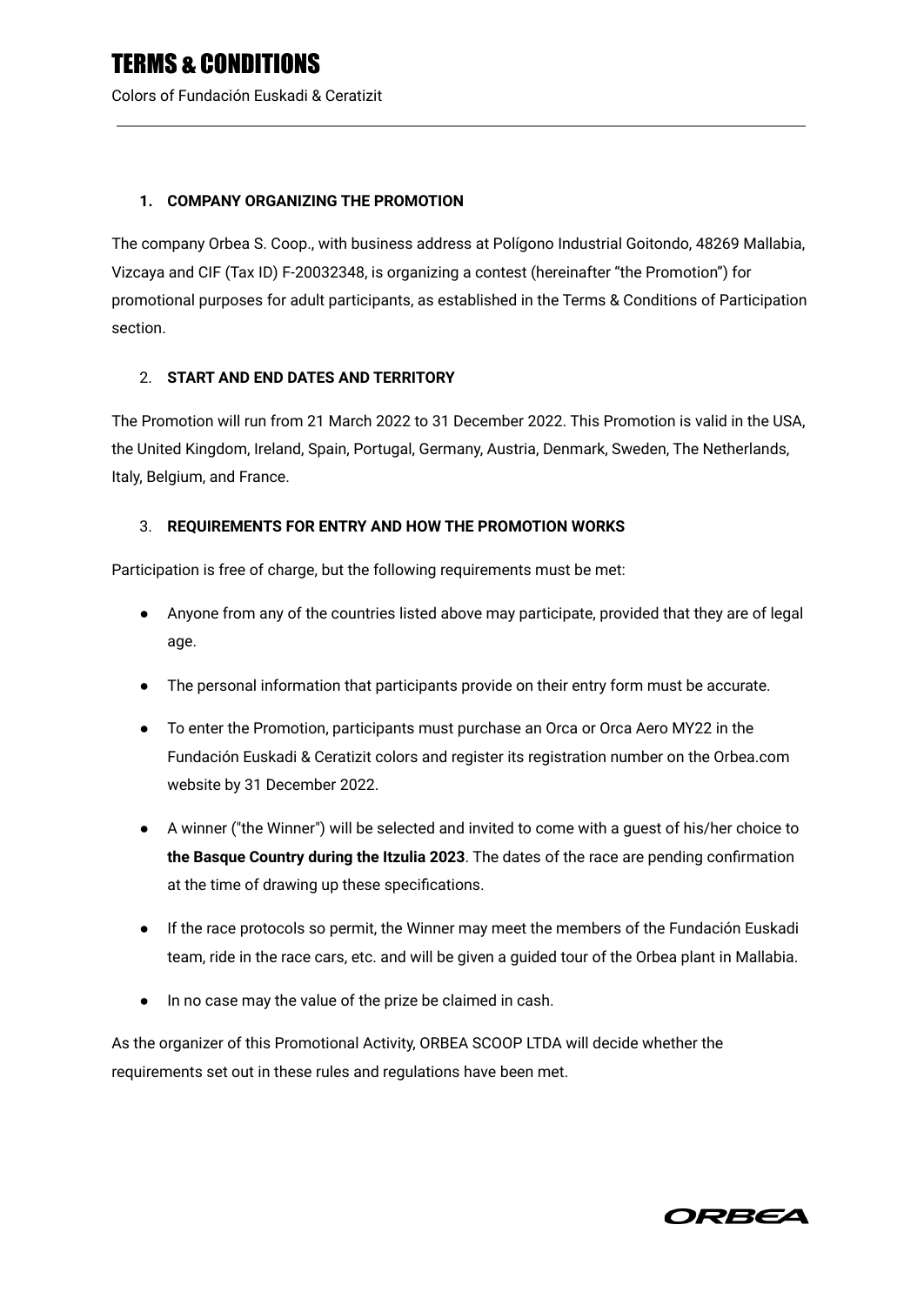Colors of Fundación Euskadi & Ceratizit

### 4. **TERMS & CONDITIONS OF THE PROMOTION AND PRIZES**

The prize will be considered personal and may only be received by the winner of the contest, who may not transfer or assign it to any third party for any reason.

In any case, Orbea S. Coop. reserves the right to declare the Promotion null and void for any reason, in which case participants will not be entitled to make any claim.

- **●** A contest will be organized among all valid participants who meet all the requirements indicated above, from among whom ORBEA will select a winner, **who will be invited to the Basque Country during the Itzulia 2023 event.**
- Orbea will cover accommodation costs during the race (6 days) and travel costs, but no further expenses (board, etc.).

After the deadline for participation, ORBEA will have five (5) calendar days in which to complete the contest. The winner will be notified within that period of five (5) calendar days following the deadline. ORBEA reserves the right to change the dates of the contest.

This Promotion is not sponsored, guaranteed, administered by or in any way associated with Facebook, Instagram, Twitter or similar.

- The prizes may not be changed, modified or offset in any other way at the request of the winner.
- The winning participants may decline to accept their prizes, but no alternative prize will be offered and declining will not entitle them to any compensation or indemnification.
- In any event, Orbea reserves the right to declare the contest void at any point in the process without explanation and without thereby entitling participants to file any complaint.
- ORBEA will contact each winner via the email provided on registering or on their cellphones. If after two (2) attempts it has not been possible to contact a user, or if the latter fails to answer within 2 days, he/she will be disqualified and will automatically forfeit the right to the prize, which ORBEA will then award it to someone else using the same criteria indicated above.

In particular, once it is confirmed that the requirements set out in these rules and regulations have been met, each winner will receive a prize acceptance document from ORBEA, which must be sent

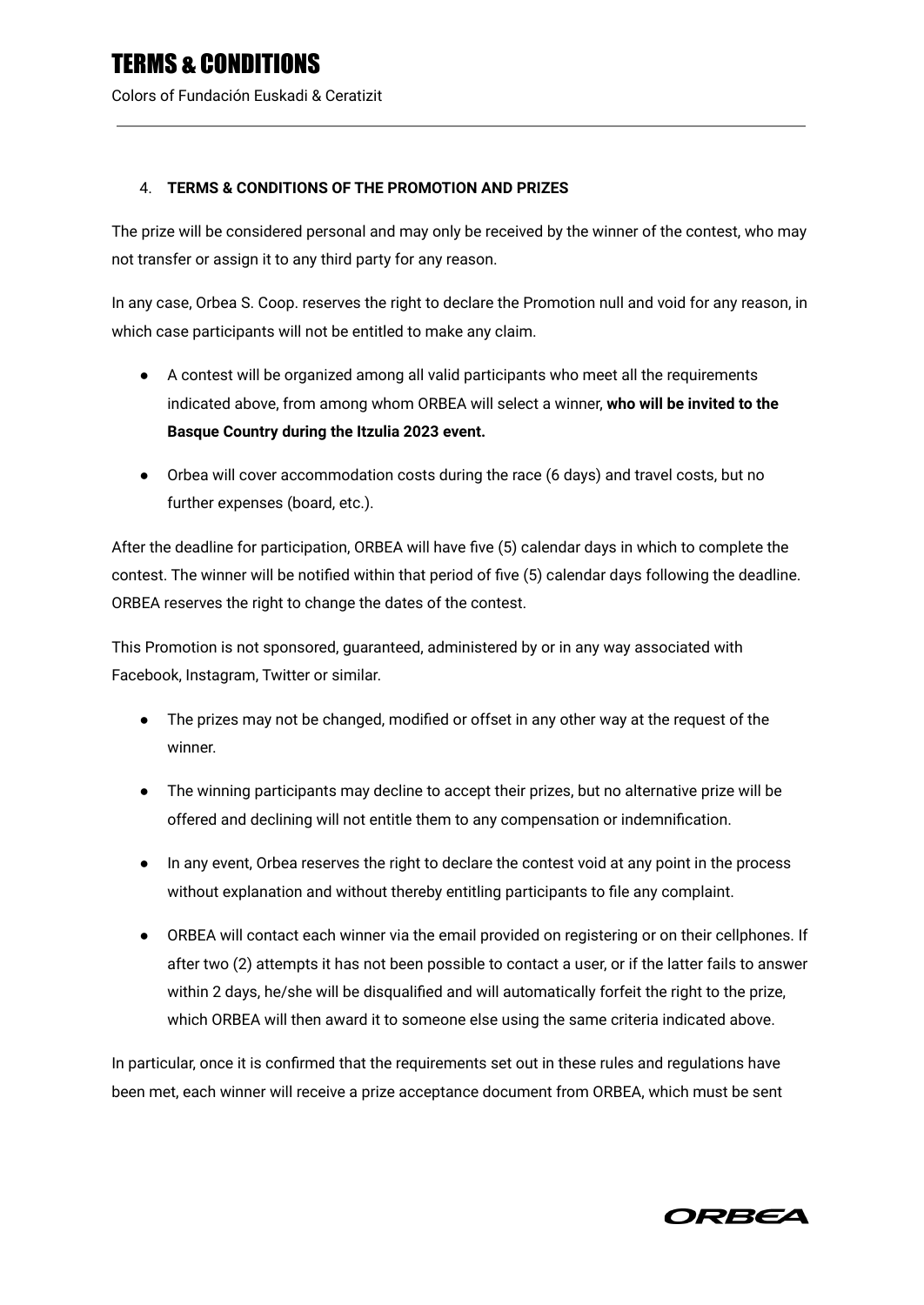back within two (2) calendar days via the channel indicated, setting out his/her data and attaching the documents requested. This document must be duly signed in proof of acceptance of the prize.

The actual presentation of the prize will take place as and when indicated in the prize acceptance document, and therefore depends on that document being returned as indicated above and on the meeting of the conditions set out in these rules and regulations.

## 5. **DISQUALIFICATION AND PENALTIES**

Should evidence come to light that any participant fails to meet the requirements set in the rules and regulations or that the participation data provided are false, should any anomaly be detected or any suspicion raised that a participant is hindering the normal course of the contest, damaging the purposes thereof of engaging in any other fraudulent act detrimental to its implementation, that participant will be ruled out and automatically excluded from the Promotion and will thus forfeit all entitlement to any prize awarded under same, even if he/she is mistakenly selected as the winner and is subsequently found not to have met the requirements. All this is without prejudice to the taking of any other legal action deemed appropriate.

Accordingly, ORBEA will set in place such technological support as it may deem appropriate to detect any fraudulent, irregular or malicious act intended to upset the normal operation of this contest.

#### 6. **POSTING COMMENTS OR OPINIONS**

Comments or opinions with content that is considered inappropriate, offensive, abusive or discriminatory or that may violate the rights of Orbea or third parties will not be accepted. Likewise, comments directed towards any person that violate the principles of the right to honor, the right to personal and family privacy, and the right to self-image will not be allowed. We accept no liability for comments made by participants in the Promotion or at any other time that may be offensive to other participants.

## 7. **EXCLUSION FROM LIABILITY**

In this Promotional Activity, ORBEA, any other organization linked in the course of its work to this contest and the social networks through which the contest is organized may not be held liable for the outcome of any circumstances attributable to third parties that might affect the workings of the contest and, especially, the presentation of the prize.

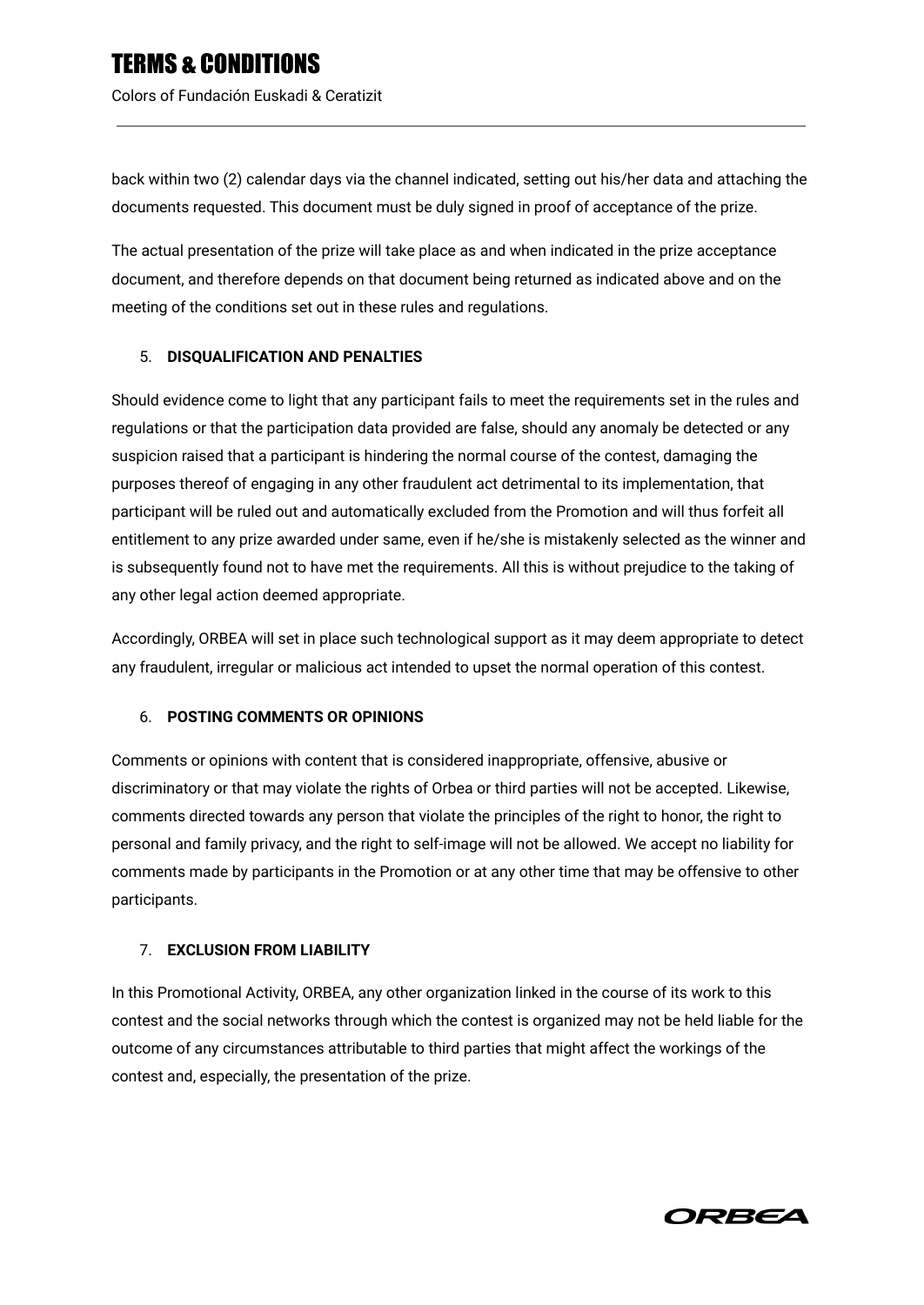Colors of Fundación Euskadi & Ceratizit

Similarly, the said organizations may not be held liable for any direct, indirect or circumstantial damage of any kind, be it immediate or delayed, that may arise on the occasion of or as a result of the enjoyment of the prizes.

By way of example and without limitation, we assume no liability for any loss, theft, delay or any other circumstance attributable to third parties that could affect the staging of this Promotion, nor will we accept any liability for the way in which the participant uses the prize awarded under this Promotion. We accept no liability in cases of force majeure or act of God that may prevent the Promotion from taking place or the prize from being enjoyed fully or in part.

### 8. **VALUE OF PRIZE AND TAXES**

The prize is valued at a maximum of €1000.00 (including taxes). The winners are responsible for all further costs not included in and/or over and above the maximum value of the prize.

The prize is subject to tax as relevant at any given time. Orbea will make any tax withholding required and will provide the winners with documentary proof of the value and of the handover of the prize in kind.

Without prejudice to the foregoing, each winner is informed that the prize is considered as a capital gain not originating from capital transfer, and is thus subject to direct taxation under personal income tax (IRPF). The winner is responsible for meeting his/her tax obligations. ORBEA may not be held liable for any tax repercussions arising from the acceptance of the prize for the tax situation of the winners. Such repercussions are in all cases the responsibility of the winners themselves.

#### 9. **PERSONAL DATA PROTECTION**

Who is the controller of the personal data provided?

Orbea S. Coop Ltda, Tax ID nº: F-20032348, Polígono Industrial Goitondo, 48269 Mallabia, Vizcaya, Tel. nº: 943 17 19 50, e-mail: [orbea@orbea.com](mailto:orbea@orbea.com), Data Protection Officer contact e-mail : [datos@orbea.com,](mailto:datos@orbea.com) is the controller of the personal data collected via this Promotional Activity.

The data provided by data subjects are processed solely for the purposes of their participation in the Promotional Activity and, with their consent, for the sending of newsletters and sales and promotional alerts in relation to our services.

The personal data provided are held for the periods envisaged in law, without prejudice to the right of the data subject to request their deletion. As from the date of completion of the service, data are

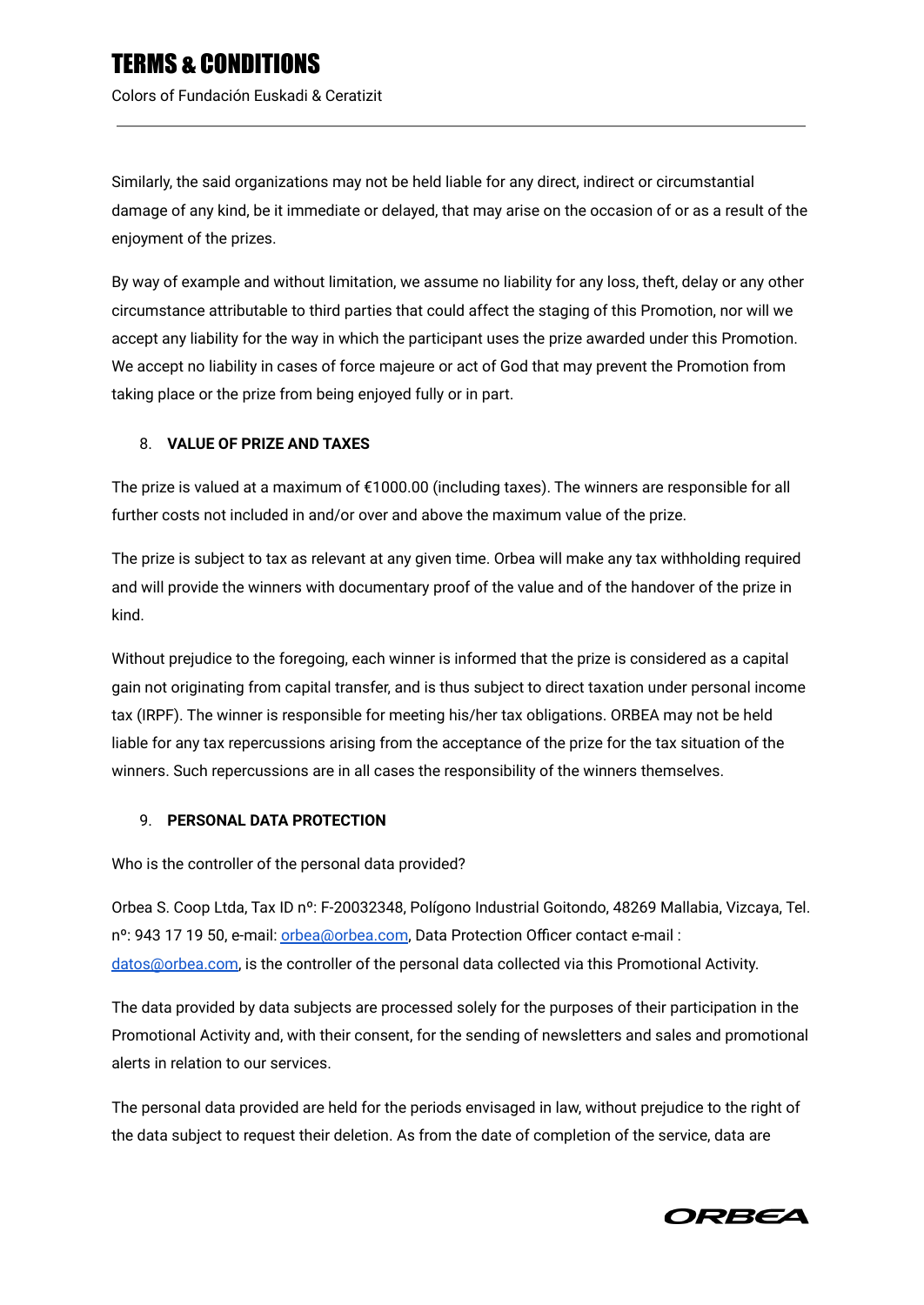Colors of Fundación Euskadi & Ceratizit

locked out to prevent processing except for their disclosure to the public authorities and to the courts in relation to potential liabilities arising from the processing, and then only during the statutory limitation period for such liabilities.

The lawful basis for the processing of data in regard to the management of participation in the Promotional Activity lies in the consent of the data subject, granted via his/her registration as a participant in the Promotional Activity and consequent acceptance of these rules and regulations. The information on the services and activities of ORBEA is based on consent specifically elicited.

Personal data are never passed on to third parties except in cases of compulsory disclosure.

Orbea also has contracts with various service providers which handle the processing of personal data on behalf of Orbea if the intervention of such providers is required for the provision of a service.

All individuals have the right to obtain confirmation as to whether or not Orbea is processing personal data on them. Data subjects have the right to access their personal data, to request that incorrect data be corrected and, as the case may be, to request their deletion when, among other reasons, the data are no longer needed for the purposes for which they were collected.

Data subjects may request that the processing of their data be restricted, in which case they will be held only for use in bringing or defending against complaints. Data subjects may object to the processing of their data on grounds related to their personal circumstances.

Data subjects have the right to portability, i.e. the right to have the personal data that they have provided transferred directly to another data controller in a structured, widely used form that is machine readable when this is technically possible.

The data subject or his/her legal representative may, provided that proof of identity is provided, exercise the aforesaid rights by sending a message by e-mail to [orbea@orbea.com](mailto:orbea@orbea.com) or [datos@orbea.com,](mailto:datos@orbea.com) or by ordinary mail to Polígono Industrial Goitondo, 48269 Mallabia, Vizcaya.

Further information on the rights of data subjects is available from the Spanish Data Protection Agency at [http://www.agpd.es](http://www.agpd.es/)

If the data subject does not obtain satisfaction on exercising his/her rights, the assistance of the Spanish Data Protection Agency may be called on and a Rights Protection Claim filed to ensure that those rights are exercised [\(http://www.agpd.es](http://www.agpd.es/))